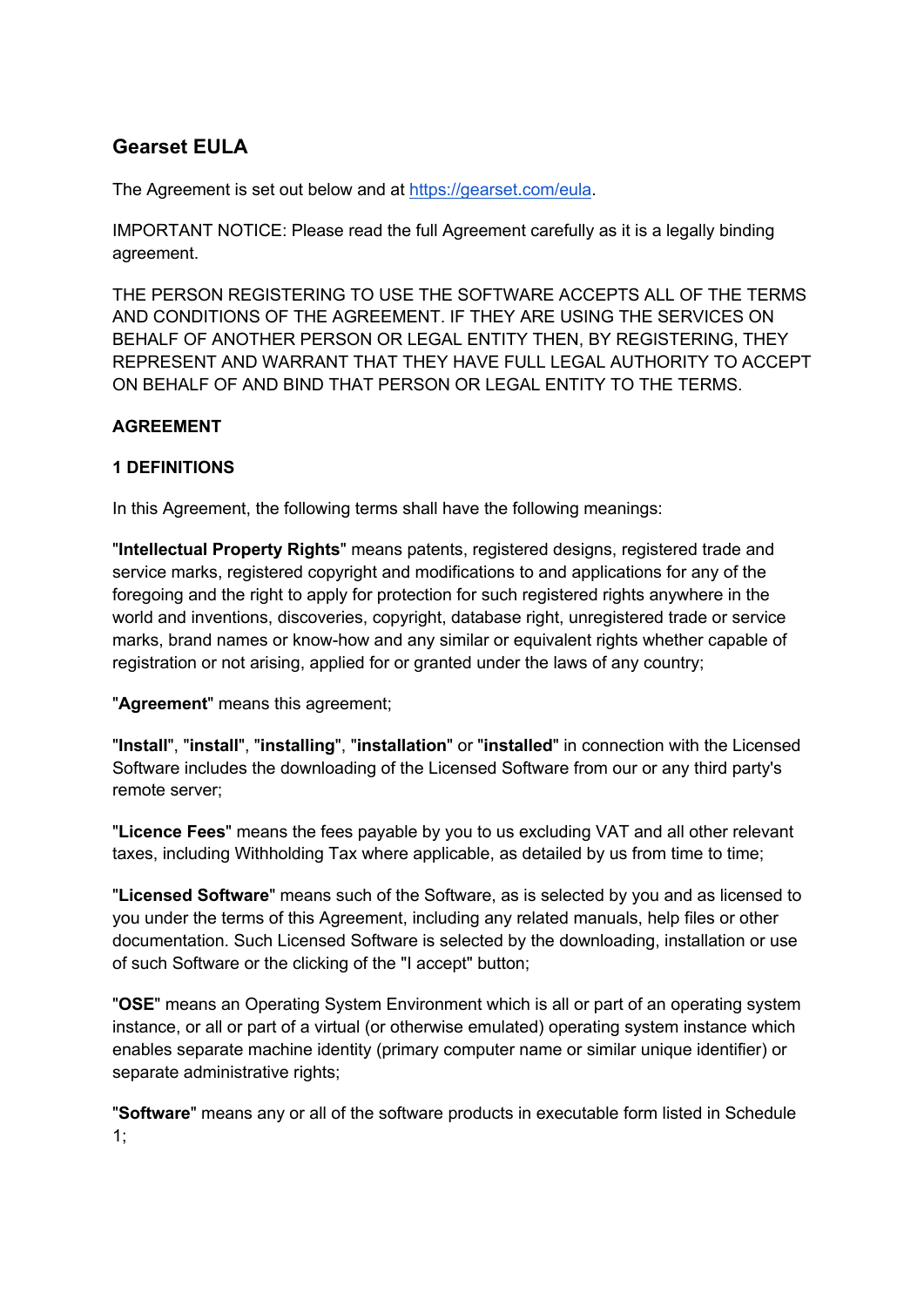"**We**", "**Our**" and the non-capitalised versions means Red Gate Software Limited, a company registered in England with company number 3857576 and having its registered office at Newnham House, Cambridge Business Park, Cambridge CB4 0WZ, United Kingdom;

"**You**", "**Your**" and the non-capitalised versions means either (a) the person who installs the Licensed Software on a OSE for his own personal use; or (b) where the Licensed Software is installed on a OSE on behalf of an employer, another person, or entity, then such employer, other person or entity on whose behalf the Licensed Software has been installed.

### **2 HEADINGS**

2.1 The headings to the clauses and Schedules of the Agreement are for convenience only and will not affect its construction or interpretation.

# **3 EVALUATION LICENCE**

3.1 In return for the mutual rights and obligations set out in the Agreement we grant you the right to use the Licensed Software for a period of 30 days from when it is installed by or on behalf of you ("**Evaluation Period**"). During the Evaluation Period you can decide whether or not the Licensed Software meets your requirements. The Evaluation Period may be extended by written agreement with us ("written" shall include an exchange of emails between you and us).

3.2 Before or upon expiry of the Evaluation Period:

3.2.1 If, in your sole opinion, the Licensed Software meets your requirements, and you wish to continue the Agreement, you shall pay us the Licence Fees and this Agreement shall then remain in full force and effect.

3.2.2 If you decide that the Licensed Software does not meet your requirements, or otherwise do not wish to enter into a paid up licence of the Licensed Software, then you shall destroy the Licensed Software and all copies, in any form including partial copies or modifications of the Licensed Software received from us or made in connection with this Agreement and all documentation relating thereto. Any rights of yours to use the Licensed Software shall cease.

3.3 During the Evaluation Period, you hereby agree that the Licensed Software is provided "AS IS" with no representation, guarantee or warranty of any kind as to its functionality, quality, performance, suitability or fitness for purpose. All other terms, conditions, representations and warranties expressed or implied whether by statute or otherwise are hereby expressly excluded. For the avoidance of doubt, unless and until you pay the relevant Licence Fees for the Licensed Software: (a) clauses 8.1, 8.3 and 12.2 of this Agreement shall not apply; and (b) clause 12.1 shall apply except that the reference to clause 12.2 is deleted.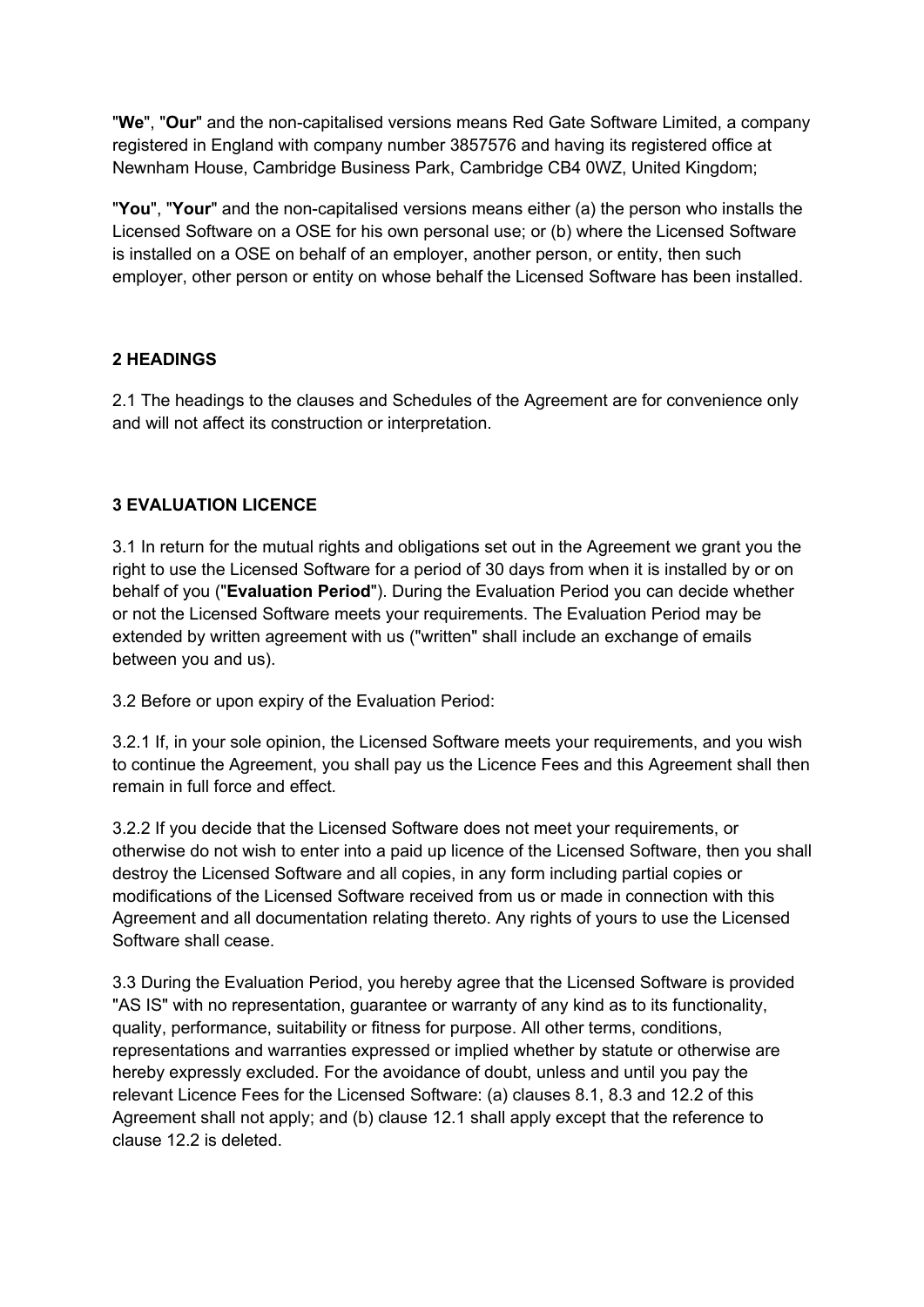# **4 OWNERSHIP OF INTELLECTUAL PROPERTY RIGHTS**

4.1 You acknowledge that:

4.1.1 all Intellectual Property Rights in or relating to the Licensed Software are owned by us or (in relation to open source software included in the Licensed Software) their relevant owners;

4.1.2 except as expressly granted under this Agreement, you have no rights in the Licensed Software.

4.2 You hereby agree to refrain from any action which would diminish our Intellectual Property Rights in or relating to the Licensed Software or which would call them into question.

4.3 You agree not to remove or alter any trademarks, copyright notices or similar proprietary devices, including without limitation any electronic watermarks or other identifiers, that may be incorporated in the Licensed Software.

4.4 If you become aware of any infringement or suspected infringement of our Intellectual Property Rights in or relating to the Licensed Software by any third party, you shall notify us without delay. We and you shall consult together on an appropriate course of action but neither party shall be obliged to take any action in respect of any such infringement or suspected infringement.

### **5 LICENCE**

5.1 In return for the mutual rights and obligations under the Agreement, and subject to the payment of the Licence Fees by you to us, we grant to you a limited, personal, nonexclusive, non-sub-licensable and non-transferable license:

5.1.1 subject to clauses 5.3 and 5.4, to use and copy the Licensed Software for use on a single OSE owned, leased and/or controlled by you for internal use;

5.1.2 subject to clause 5.3, to make one copy of the Licensed Software in machine readable form for normal operational security and back-up purposes. You must ensure that such copy is not installed on any OSE at any time when the original copy of the Licensed Software supplied to you is installed upon any other OSE. This Agreement will apply to such copy as it applies to the original copy of the Licensed Software installed by you. Such copy will remain our property and you shall ensure that such copy bears our proprietary notice;

5.1.1 Some Software incorporated in the Licensed Software may be offered under a separate open-source license that we will make available to you. There may be provisions in the open-source license that expressly override some of the terms in this Agreement and in such instance the open-source license terms shall prevail in relation solely to that opensource content.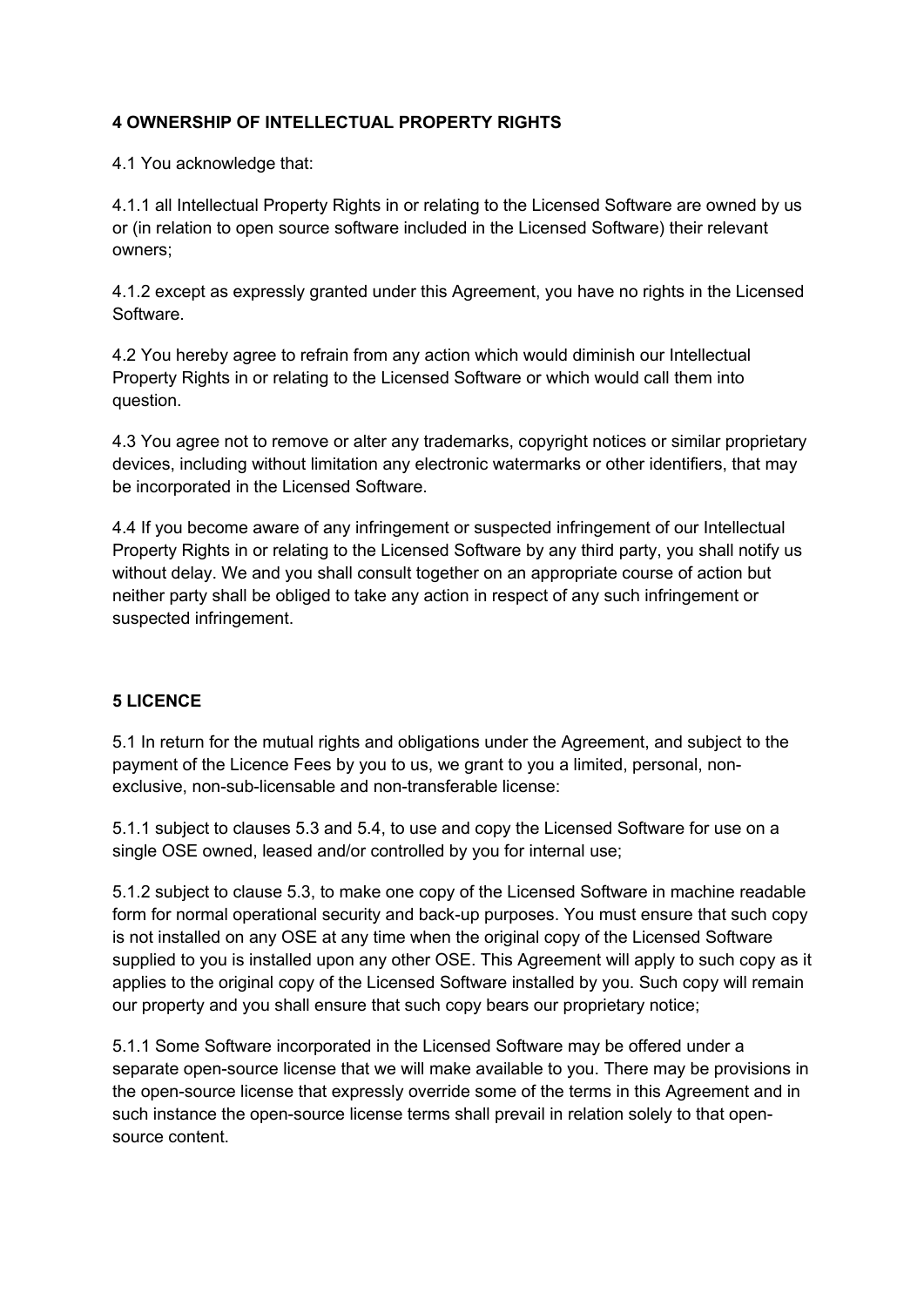5.2 Except as stated in this Agreement, you have no right to use, incorporate into other products, copy, publish, display, modify, translate the Licensed Software or any modification, adaptation or copy of the Licensed Software or any part thereof. You may only decompile, reverse engineer, or disassemble the source code of the Licensed Software either in whole or in part, as expressly permitted under the License or under Sections 50(A), (B) and (BA) of the Copyright, Designs and Patents Act 1988 (as amended or updated from time to time) or other applicable law.

5.3 The Licensed Software is licensed for use by a specific user only. It may be used by the licensed user on more than one OSE.

5.4 The licence set out in this clause 5 is personal to you. Except as allowed in clause 20, you may not rent, lease, sub-license, sell, assign, or pledge the Licensed Software, on a temporary or permanent basis, without our prior written consent.

5.5 You shall not use the Licensed Software to manufacture or distribute a product that is substantially similar to or competitive with our Software.

5.6 If you breach this clause 5, the Agreement or rights granted will automatically terminate in accordance with the provisions of clause 10.

#### **6 PAYMENT**

6.1 At the end of the Evaluation Period, your use of the Licensed Software will be dependent on you paying the Licence Fees for continued use.

6.2 We use a third party provider, Bright Market LLC (FastSpring) to handle payment of Licence Fees. While we have taken care in our choice of such third party, you should check their policies, including those for security and privacy, and ensure you are happy with them before proceeding. Relevant information for accessing their details is given on our website.

6.3 Payments from you to us shall be invoiced by us to include VAT and/or other relevant taxes, including withholding tax.

#### **7 CONFIDENTIALITY**

7.1 The structure, organisation, and source code of the Licensed Software are valuable trade secrets and proprietary confidential information of ours and our licensors. You agree not to provide or disclose any confidential information in the Licensed Software or derived from it to any third party.

7.2 The provisions of clause 7.1 will not apply to the extent that:

7.2.1 such information is in your possession free from any restriction as to its use or disclosure; or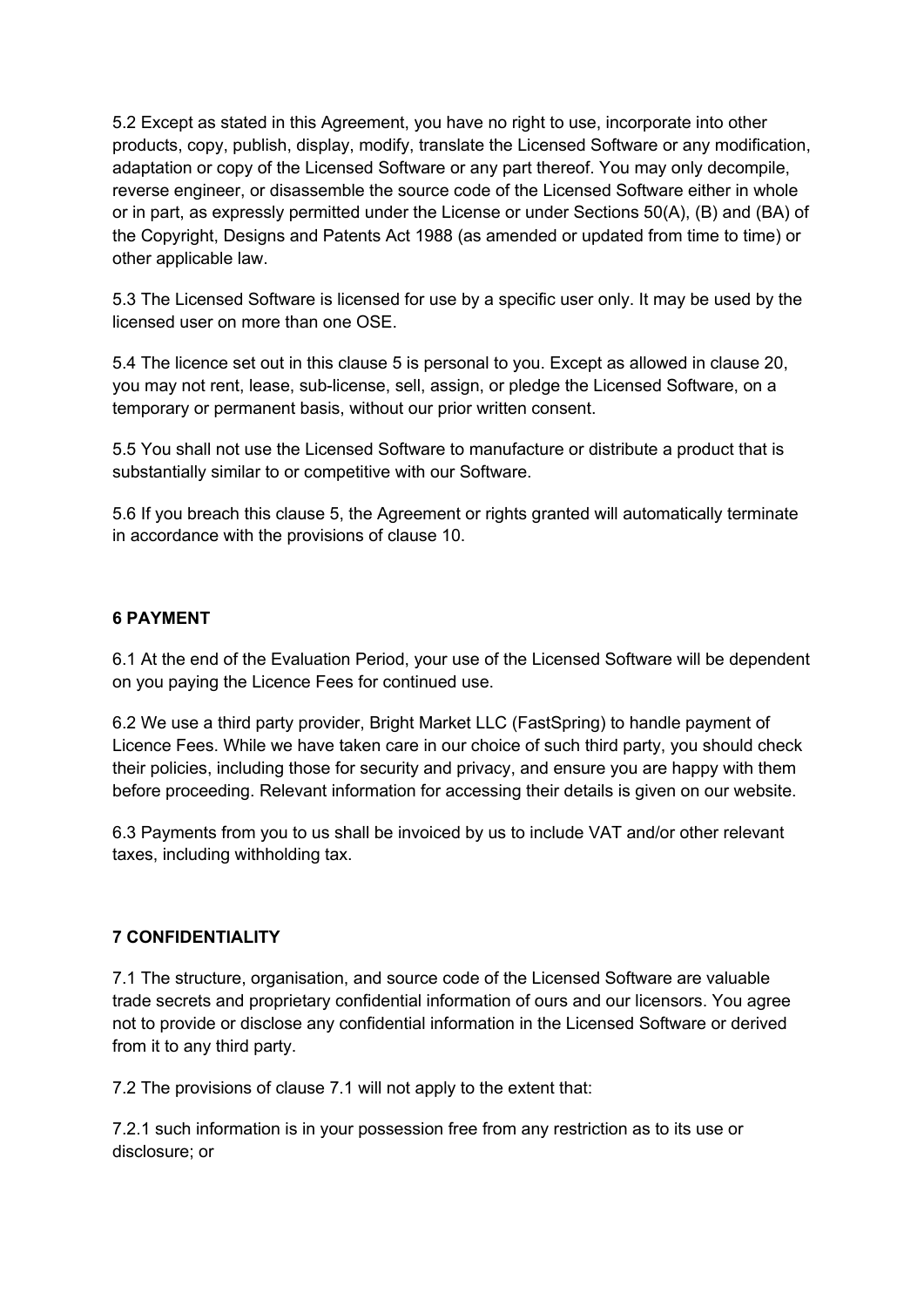7.2.2 you can demonstrate that such information is in the public domain (other than as a result of an unauthorised disclosure); or

7.2.3 such information is required to be disclosed by you by law.

7.3 No information to which clause 7.2.3 applies shall be disclosed to a third party unless and until you have:

7.3.1 given us, where practicable, five (5) U.K. business days written notice of such proposed disclosure;

7.3.2 consulted with us; and

7.3.3 agreed with us the content of the disclosure,

provided that we shall not limit the disclosure in a manner which would prevent you from complying with a statutory or regulatory obligation or court order.

### **8 WARRANTY AND SUPPORT**

8.1 We hereby warrant:

8.1.1 that we own the Intellectual Property Rights in the Software and/or have the right to grant a license to you;

8.1.2 that in creating the Licensed Software, we have not knowingly infringed the intellectual property rights of third parties;

8.1.3 that the Licensed Software shall operate substantially in accordance with its description. However, you acknowledge that the Licensed Software and related materials are of such a complexity that there will be inherent defects and that therefore we can give no warranty that the Licensed Software is free from error or defect.

8.2 Other than as provided for in clause 8.1 above, we do not offer any warranty related to the Licensed Software, either express or implied, including but not limited to implied warranties of fitness for purpose or satisfactory quality. The Licensed Software has been developed as a standard product for use by a wide variety of users and so we are unable to warrant that the Licensed Software will meet any particular user needs. You shall take full responsibility for ensuring that the Licensed Software are suitable for your intended purposes and to facilitate your checks of such suitability, we offer free Evaluation Periods.

8.3 Support. In relation to and without prejudice to the generality of clause 8.1.3 above, we do provide limited support to users. The details of the support provided for the Licensed Software is given on our website. You accept that, although we constantly seek to make the Licensed Software as useful as possible, the nature of software is such that no guarantee can be provided that any particular problem will be solved.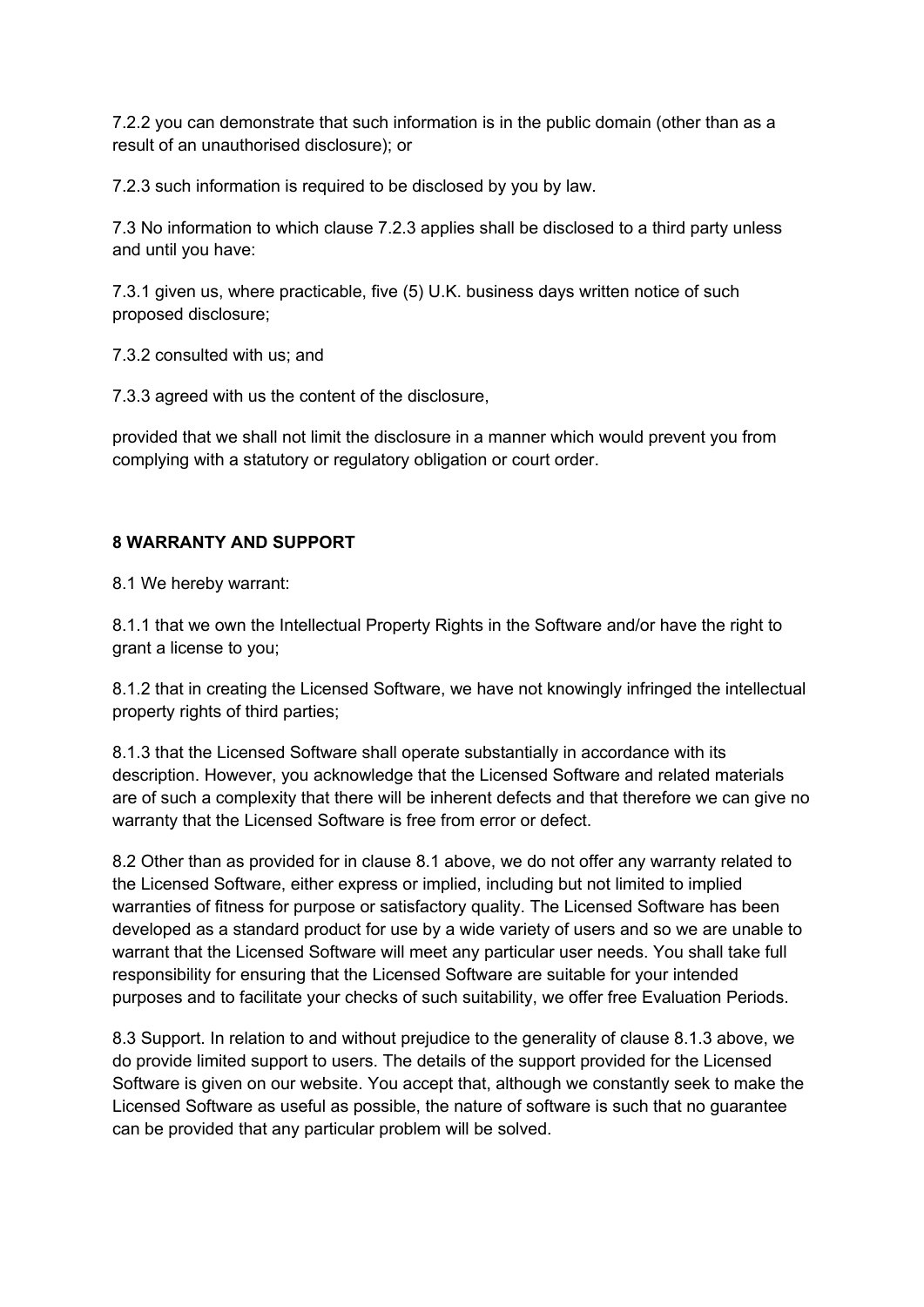#### **9 LIMITATION AND EXCLUSION OF LIABILITY**

9.1 We do not exclude our liability (if any) to you:

9.1.1 for personal injury or death resulting from our negligence;

9.1.2 for fraud; or

9.1.3 for any other matter for which liability cannot be excluded by law.

9.2 Subject to clause 9.1, we shall not be liable to you for any of the following types of loss or damage arising under or in relation to the Agreement (whether in contract, tort (including negligence), breach of statutory duty, restitution or otherwise):

9.2.1 any loss of profits, business, contracts, anticipated savings, goodwill, or revenue; or

9.2.2 any loss, or corruption, of software or data; or

9.2.3 any loss of use of hardware, software or data; or

9.2.4 any indirect, special or consequential loss or damage whatsoever,

even if we have been advised in advance of the possibility of such loss or damage.

9.3 Subject to clauses 9.1 and 9.2, our aggregate liability under the Agreement (whether in contract, tort (including negligence), breach of statutory duty, restitution or otherwise) shall be limited in all cases to the Licence Fees paid for the Licensed Software.

9.4 You acknowledge that the provisions of clauses 8, 9 and 12.1 are reasonable and reflected in the price which would be higher without those provisions, and you accept such risk. In the event that any of the limitations or exemptions in the Agreement shall be found to be void, clauses 8, 9 and 12.1 shall be construed in accordance with clause 15.

### **10 TERM AND TERMINATION**

10.1 This Agreement shall commence upon your acceptance of its terms by the downloading, installation or use of the Licensed Software or the clicking of the "I Accept" button, and shall continue in perpetuity unless terminated in accordance with clauses 10.2 or 10.3, or otherwise in accordance with this Agreement.

10.2 This Agreement will terminate automatically if you fail to comply with any provision of the Agreement.

10.3 We may terminate the Agreement immediately and without notice if we reasonably suspect that you are using the Licensed Software for any purpose which contravenes the laws of England.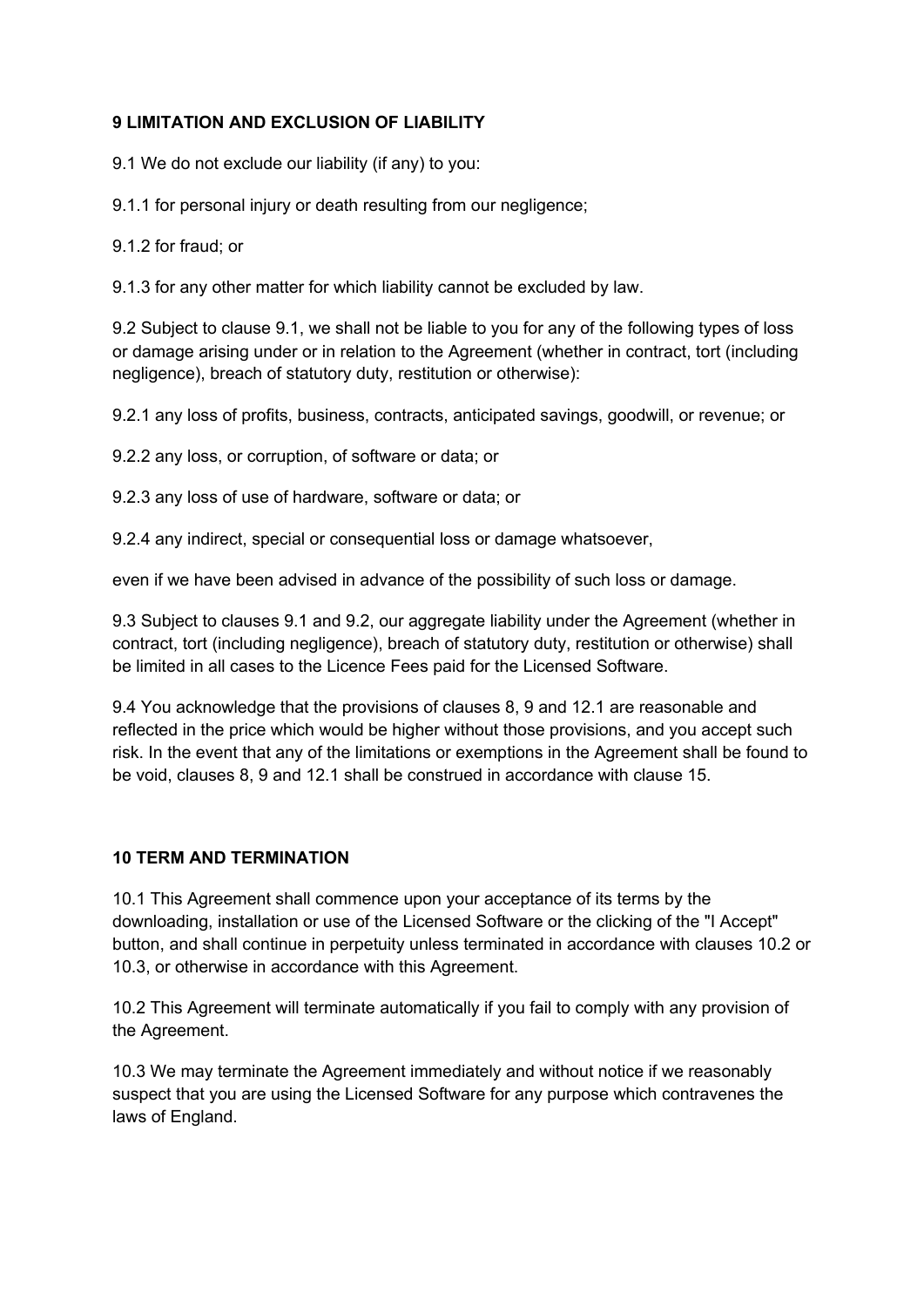10.4 Upon termination of this Agreement, you must uninstall the Licensed Software and destroy all copies of the Licensed Software including all components of it in your power, possession or control.

10.5 The termination of the Agreement howsoever arising shall not affect the rights, duties and liabilities of either party accrued prior to termination. Following termination, no obligations or liabilities remain with us.

10.6 On termination of the Agreement, and except as under clause 10.5 above, the provisions of clause 1 (Definitions), clause 2 (Headings), clause 4 (Ownership of Intellectual Property Rights), clause 7 (Confidentiality), clause 8 (Warranty and Support), clause 9 (Limitation and Exclusion of Liability), clause 10 (Term and Termination), clause 11 (Data Collection), clause 12 (Third Party Claims) and clauses 13 to 20 will remain in effect.

### **11 DATA COLLECTION**

11.1 We are continually seeking to develop new products, enhance existing products and provide a better sales service to our customers. To facilitate this process it is helpful to us to collect information related to your use of the products. We recognise that our collection of such information needs to be subject to your permission and under your control and that you need to be clear that we keep your personal and business data in confidence. The remainder of this clause details how we handle these issues.

11.2 We wish to collect, maintain, process and use analytics data related to your use of the Licensed Software and visits to our websites. This may include, but is not limited to, logging of feature usage, specific in-product events, and reporting deployment failure messages returned by the Salesforce Metadata API.

11.3 In addition, save as expressly set out in this clause 11, any personal information we collect about you shall be treated in accordance with our Privacy Policy available at: http://www.red-gate.com/our-company/about/legal.

11.4 Any of your personal information stored by our third party providers (such as our payment organization (FastSpring) and our support ticketing system (Intercom)) during provision of the Licensed Software shall be subject to the privacy policies of such third parties.

### **12 THIRD PARTY CLAIMS**

12.1 Except as in clause 12.2 below, if a third party claims that the Licensed Software, as a result of your use of the Licensed Software, causes loss or damage whether in contract, tort (including negligence), breach of statutory duty, restitution or otherwise, then, without prejudice to our overall liability to such third party, you shall indemnify us from any such loss or damage.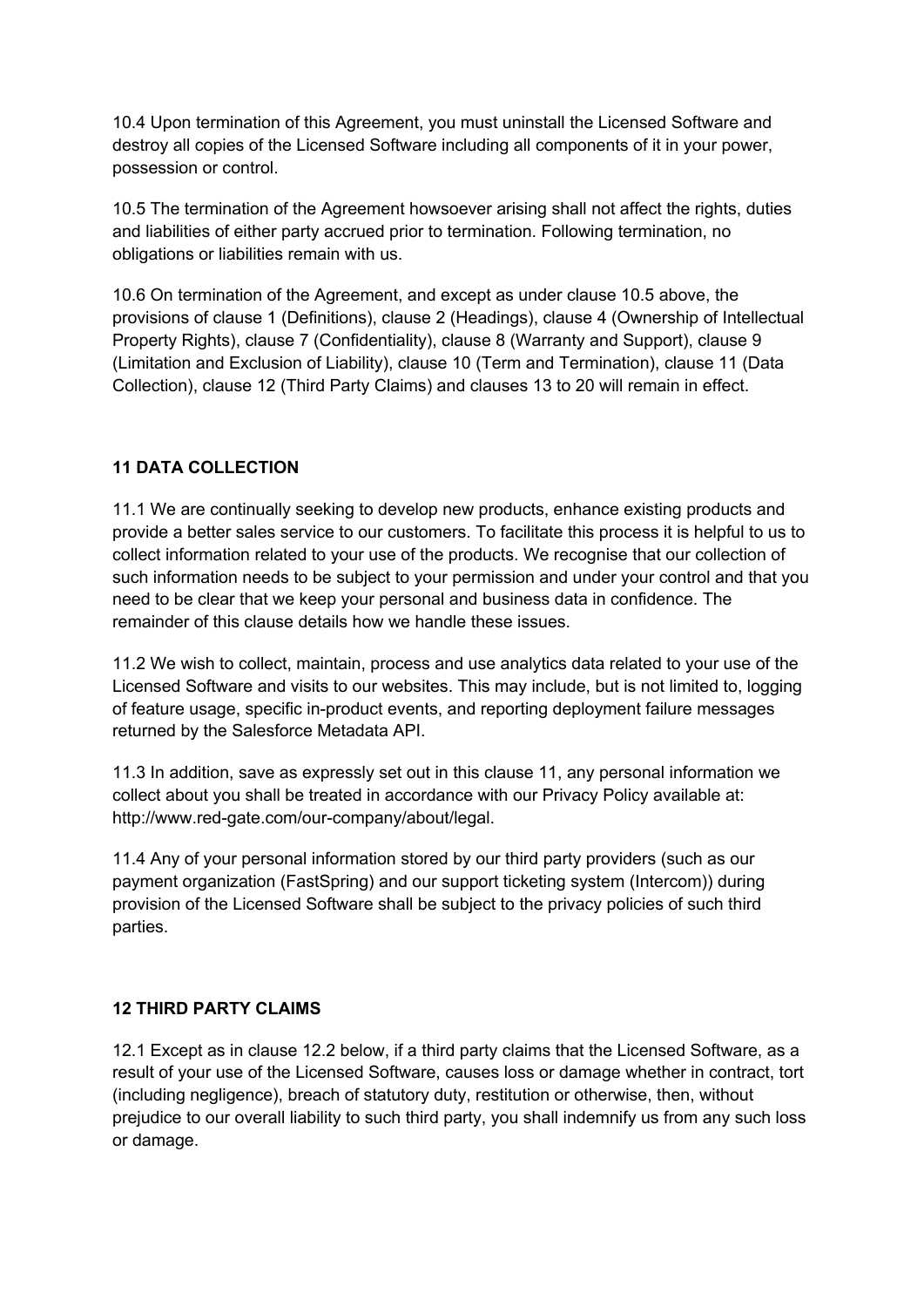12.2 If any claim is brought against you alleging that your use of the intellectual property associated with the Licensed Software infringes the rights of any third party, you shall promptly notify us and supply full details of the claim. The two of us shall consult together on an appropriate course of action and shall seek to minimise the effect of any claim on the respective businesses. We shall have the right, but not the obligation, to take control of all negotiations and litigation arising out of the claim. We will pay any damages and costs awarded against you in connection with any claim subject to a maximum of the aggregate sum of Licence Fees paid to us by you under this Agreement. We shall have the right, at our sole choice, either: (i) to negotiate terms for continued use by you of the claimed infringing Licensed Software; or (ii) to amend the Licensed Software to make it non-infringing; or (iii) to terminate this Agreement with immediate effect and in such event, we shall refund to you all Licence Fees paid.

# **13 GOVERNING LAW AND SETTLEMENT OF DISPUTES**

13.1 The Agreement (and any dispute or claim relating to it, or its formation, existence, construction, performance, validity or termination) will be governed by and construed in accordance with the laws of England.

13.2 Any dispute between the parties that is not settled by negotiation shall be settled by binding arbitration under the rules of the International Chamber of Commerce before a single arbitrator. Where we bring the action, then the arbitration shall be in London, England. Where you bring the action then the arbitration shall be held in either London, England or Paris, France as agreed between the parties. All documentation and proceedings shall be in the English language. The arbitrator shall have the right to grant reasonable costs to the prevailing party.

13.3 The parties irrevocably agree that a judgment of the arbitrator referred to in this clause is conclusive and binding upon the relevant party or parties and may be enforced against them in the courts of any jurisdiction.

### **14 COMPLIANCE WITH APPLICABLE LAW**

You acknowledge and agree that notwithstanding the fact that the Agreement is governed by the laws of England you may be subject to additional laws in other jurisdictions with respect to your use of the Software. You agree to comply with the laws of any jurisdiction that apply to the Software including without limitation any applicable export laws or regulations.

#### **15 SEVERABILITY**

If any provision or part of any provision in this Agreement shall be found by any court, body or authority of competent jurisdiction to be illegal, invalid or unenforceable for any reason then the parties shall meet promptly to discuss in good faith and agree an alternative provision or part provision that provides as closely as possible the same commercial effect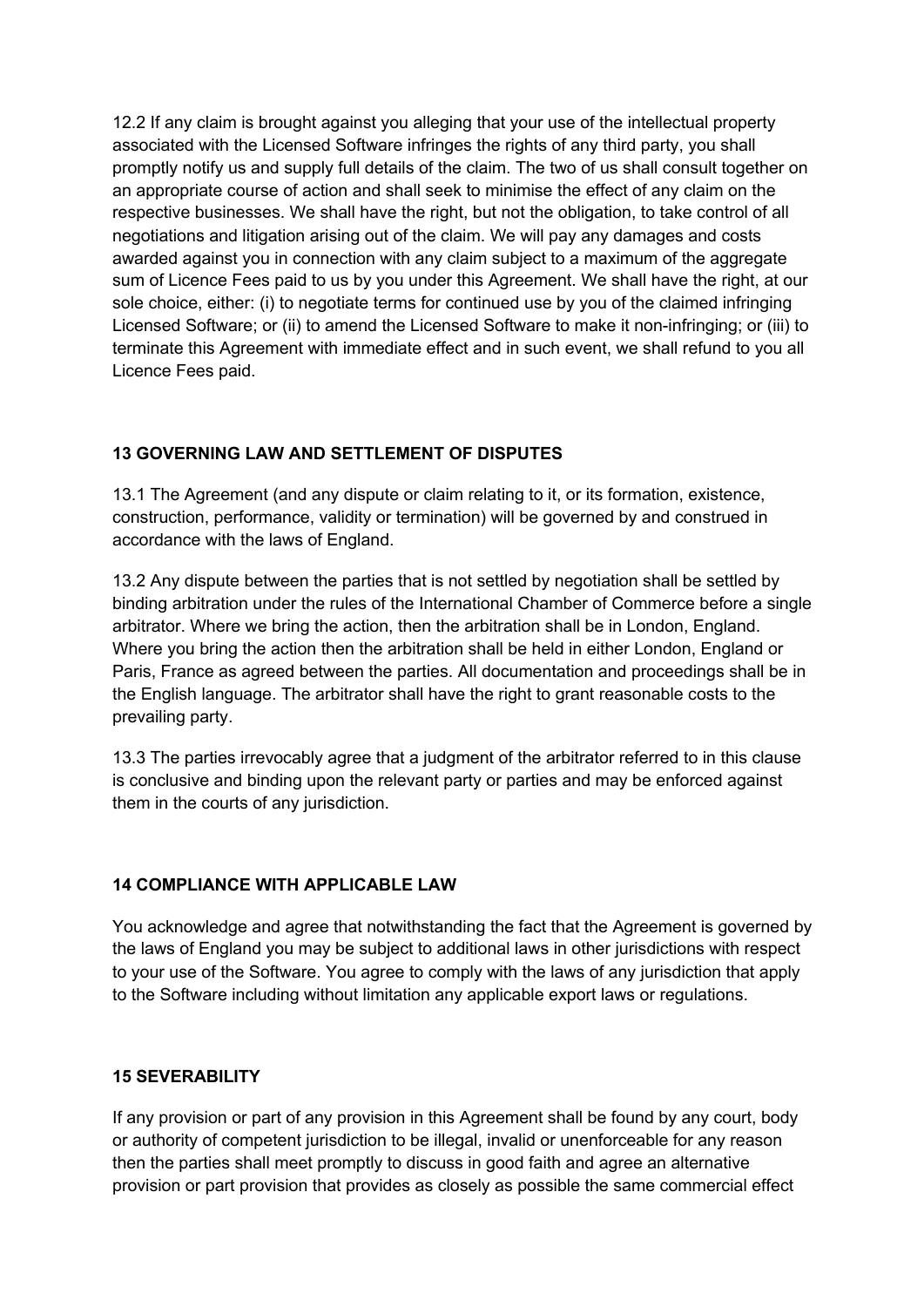as the original. If this happens then the remaining provisions or part provisions are unaffected.

#### **16 NO WAIVER**

No failure or delay by any party to exercise any right, power or remedy will operate as a waiver of it nor will any partial exercise preclude any further exercise of the same, or of some other right, power or remedy.

#### **17 NO THIRD PARTY RIGHTS**

We and you do not intend that any of the Agreement terms will be enforceable by virtue of the Contracts (Rights of Third Parties) Act 1999 by any person not a party to it and all rights by virtue of the Contracts (Rights of Third Parties) Act 1999 are hereby excluded.

#### **18 ENTIRE AGREEMENT**

The Agreement contains all the terms which the parties have agreed in relation to the subject matter of the Agreement and supersedes any prior written or oral agreements, representations (save for any fraudulent misrepresentation, fraud or concealment) or understandings between the parties in relation to such subject matter.

#### **19 REVISIONS TO TERMS**

We reserve the right to revise the terms of the Agreement by updating the Agreement on our website, or by notifying you by email. You are advised to check the website periodically for notices concerning such revisions. Your continued use of the Licensed Software shall be deemed to constitute acceptance of any revised terms.

#### **20 NO ASSIGNMENT**

This Agreement is personal to you. You may not assign the benefit or delegate the burden of the Agreement or hold the Agreement on trust for any other person without our prior written consent.

#### **21 ACCEPTANCE OF AGREEMENT**

You will be deemed to have accepted the terms of this Agreement by downloading, installing or using the Licensed Software on any OSE or by clicking the 'I Accept' button.